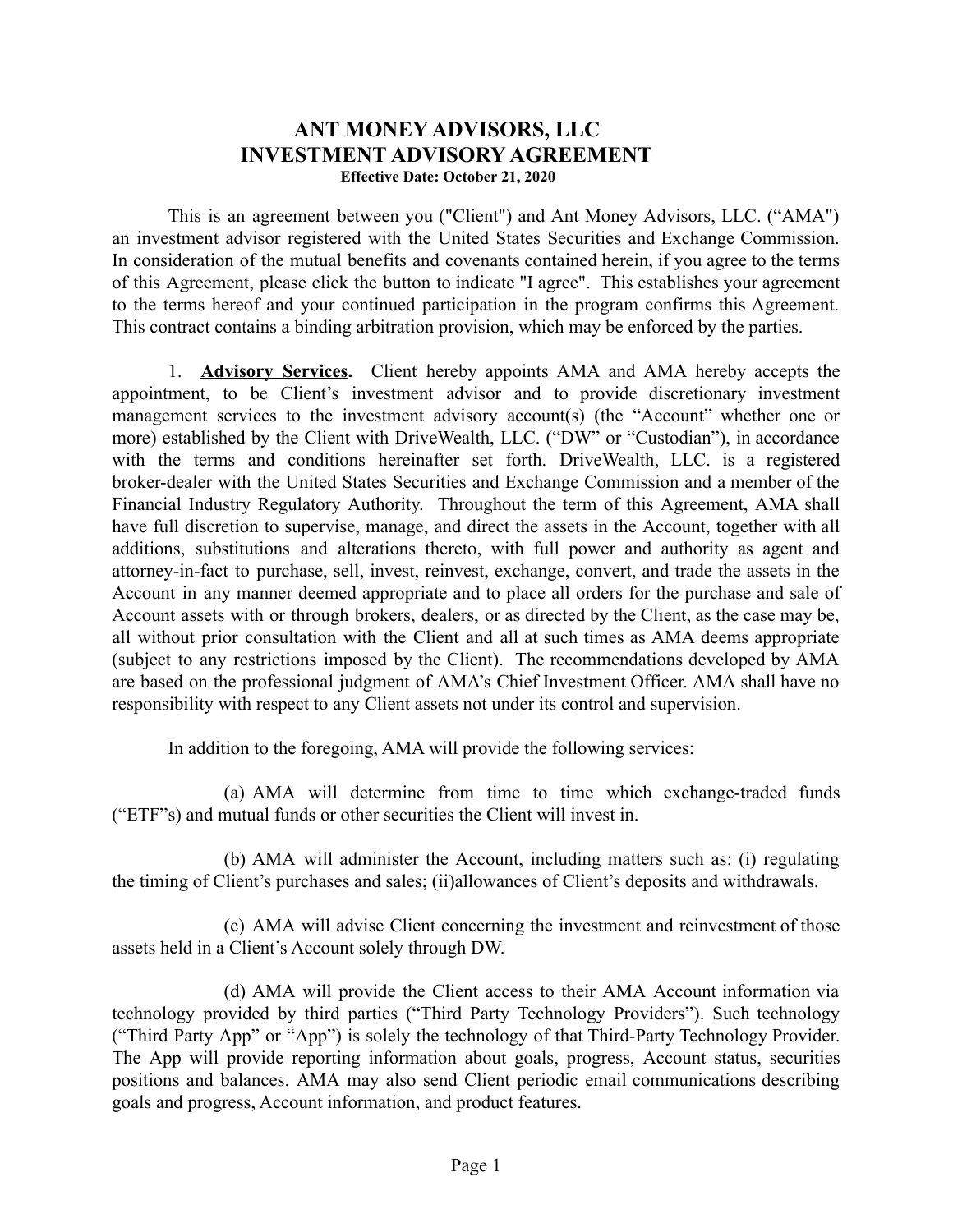(e) AMA reserves the right to cancel or suspend any transaction due to fraud or for any other reason, including legal compliance and related concerns.

AMA's obligation to provide the above services is subject to Client's compliance with all terms of this Agreement. Nothing in this Agreement will give AMA any authority to direct any Client or beneficiary cash or securities or to take possession of any assets in an Account.

2. **Services Outside Scope of Engagement**. AMA will not provide Client with the following services:

(a) AMA will not provide the Client tax, accounting, or legal advice. AMA encourages Client to work closely with Client's attorneys, accountants, and other appropriate professionals.

(b) AMA will not act as the custodian for any account. DW shall be the custodian for all Client accounts, and DW shall have possession of the assets of the accounts or provide custodian level statements. The Client will complete the necessary application materials to open an account with DW and DW is a "qualified custodian" under Rule 206(4)-2 of the Investment Advisers Act of 1940, as amended (the "Advisers Act").

(c) AMA will not act as the broker for any account. DW shall be the broker/dealer for any account managed by AMA. DW will execute all orders on behalf of any account and will provide all confirmations to the Client and AMA. AMA reserves the right to select a different broker/dealer if AMA believes that a different broker/dealer will provide the best execution with respect to any transaction. "Best execution" includes the amount of broker/dealer fees which will be char

ged to AMA in connection with any trade, but it may also include other benefits.

(d) AMA will not act as the bank for any account. Except as otherwise provided in this Agreement, bank services are provided through a bank chosen by Client.

### 3. **Account Connections.**

(a) The Client is required to connect their Account to the Client's bank and/or Third Party Technology Provider's account from which money will be transferred to fund the Account (the "Funding Account") by entering into the App true, accurate, current, and complete information about the Funding Account. The Account will not be connected to Client's Funding Account unless and until a confirmation is sent through the App indicating that Client has successfully connected the Account to the Funding Account.

(b) If a Client's Funding Account is closed or restricted after it is connected to the Account, Client will have no right under the Agreement to make deposits to or withdrawals from their Account unless: (i) the Funding Account is reopened or unrestricted; or (ii) Client successfully connects a different Funding Account to the Account.

(c) Client will be required to use technology provided by Third Party Technology Providers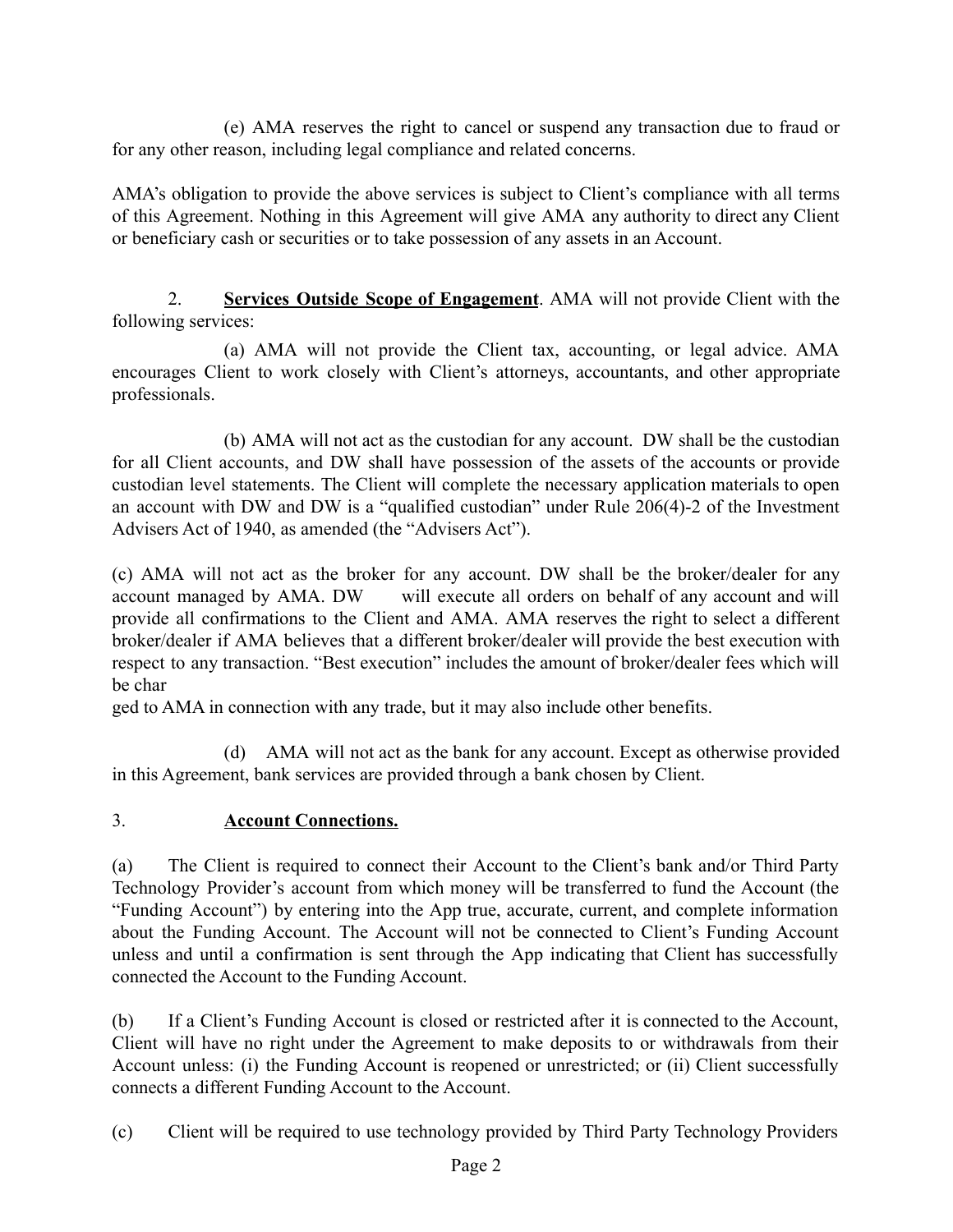in order to connect and access the Account. AMA makes no warranties and expressly disclaims all other warranties regarding the correctness, quality, accuracy, completeness, reliability or usefulness of such Third-Party Technology, or the results that may be obtained from the use of the Third Party Technology. Clients are responsible to evaluate Third Party Technology, AMA shall not be liable for any damage or loss caused by Client's reliance on or other use of Third-Party Technology.

4. **Uniform Gifts to Minors Act ("UGMA") and Uniform Transfers to Minors Act ("UTMA") Accounts:** Client may establish AMA Accounts under UGMA or UTMA regulations on behalf of a minor under the age of 18 ("Beneficiary"). With respect to each such account**:**

(a) The law of the Beneficiary's state of residence will govern the UGMA and UTMA accounts. Client will provide AMA the correct state of residence of the minor for whom the UGMA or UTMA account is created, and represent and warrant to AMA that the residence being used to create the account is accurate and truthful, and Client will update the information as necessary to keep it true, accurate, and current. Client will provide AMA, upon request and to the extent possible, with Beneficiary's email address, mailing address, and any other information that may assist AMA in contacting the Beneficiary if necessary and will update this information as necessary to keep it true, accurate and current.

(b) The age of custodianship termination varies by state, although most states set the maximum age for termination at either 18 or 21, and certain states permit a custodian to elect to extend custodianship to age 25. If the termination age selected by Client is different from the default age of the state of residence of Beneficiary, Client is responsible under UGMA and UTMA for determining the proper termination age. In order to select a different age of termination other than the set maximum age, Client must contact AMA at [support@antmoneyadvisors.com](mailto:support@antmoneyadvisors.com). Beneficiary will have complete control over the UGMA or UTMA account upon reaching the age of custodianship termination, and AMA may restrict the Client's access to an UGMA or UTMA account and register the account's assets in the Beneficiary's name upon custodianship termination. Questions about termination age should be directed to your legal or tax advisor.

(c) The Client acknowledges and agrees that as provided under the applicable laws governing UGMA/UTMA, (i) all deposits and investments into an UTMA/UGMA account immediately and irrevocably become property of Beneficiary; (ii) Beneficiary will have complete control over the Account when they reach the set age of majority; (iii) assets in the Account must be used for the benefit of the Beneficiary.

(d) The Client has sole responsibility to manage the UGMA or UTMA account for Beneficiary, in accordance with all applicable law.

(e) The Client agrees to give permission for Beneficiary to download, register and access the App in order to access, view, and make recommendations ("Beneficiary Requests") to the Account. Client also represents that Beneficiary is eligible to access the App's services. AMA will allow Beneficiaries to place, and will generally honor, subject to conditions, limitations, and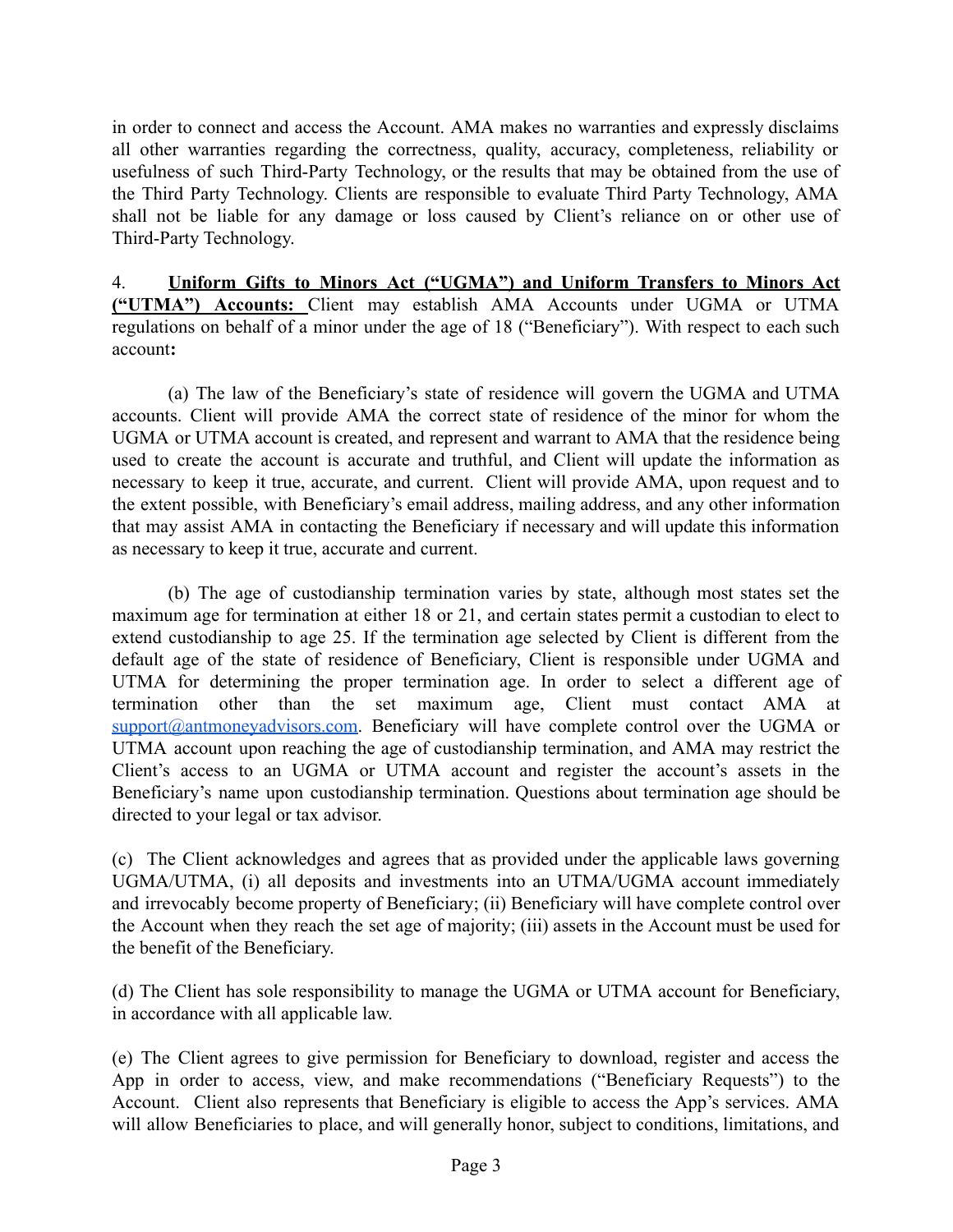restrictions, Beneficiary Requests so that, by choosing among a curated list of buy-and-hold investments that AMA has researched and selected, they can begin building investing experience at a young age with relatively small amounts. Beneficiary Requests are taken into consideration by AMA and AMA, in its sole discretion, will use best execution to make trades that AMA deems appropriate. AMA may reject Beneficiary Requests and/or reverse or offset transactions that AMA deems inconsistent with AMA's investment strategy.

.

5. **Allocation of Brokerage.** Where AMA places orders for the execution of portfolio transactions for the Account, AMA will obtain the best execution for orders of the Account in accordance with applicable law. AMA may also allocate such transactions to such brokers and dealers, including affiliates of AMA, for execution on such markets, at such prices and at such commission rates as in the good faith judgment of AMA will be in the best interest of the Client, taking into consideration in the selection of such brokers and dealers not only the available prices and rates of brokerage commissions, but also other relevant factors (such as, without limitation, execution capabilities, research and other services provided by such brokers or dealers which are expected to enhance the general portfolio management capabilities of AMA, and the value of an ongoing relationship of AMA) without having to demonstrate that such factors are of a direct benefit to the Client.

6. **Client Directed Transactions.** The Client shall be free to request that AMA choose specific securities from a pool of securities that AMA makes available to the Client and direct any investment to be held in the Account or to withdraw funds held in the Account. The Client agrees to request such withdrawals from AMA through the App, when applicable, or by reaching out to the App's customer service and such withdrawals will be transferred to the Funding Account. AMA will use its best efforts to consider the effects on the Account's investment portfolio and AMA's investment advice of any investments so directed, but AMA assumes no responsibility for any investment activity directed by the Client.

7. **Client Representations and Acknowledgements.** The Client represents and/or acknowledges that: (a) this Agreement does not violate any obligations by which the Client is otherwise bound and upon execution and delivery, this Agreement will be binding upon the Client in accordance with its terms; (b) the Client has received [Form](https://antmoneyadvisors.com/form-crs-adv-part-3/) CRS, [ADV](https://antmoneyadvisors.com/wrap-fee-brochure-adv-part-2a/) Part 2A, and [Part](https://antmoneyadvisors.com/brochure-supplement-adv-part-2b/) 2B, as filed with the Securities and Exchange Commission; (c) the Client has provided via the Website or App all of the information which AMA may require or reasonably request in order to perform its duties hereunder without violating or causing any violation of its fiduciary duties hereunder, or any provision of any applicable law, and promptly will notify AMA, through the Website or App, of any change in the information.

8. **AMA'S Representations and Acknowledgements.** AMA represents and/or acknowledges that: (a) AMA is registered as an investment adviser with the United States Securities and Exchange Commission; (b) AMA has delivered to the Client [Form](https://antmoneyadvisors.com/form-crs-adv-part-3/) CRS, [ADV](https://antmoneyadvisors.com/wrap-fee-brochure-adv-part-2a/) [Part](https://antmoneyadvisors.com/wrap-fee-brochure-adv-part-2a/) 2A, and [Part](https://antmoneyadvisors.com/brochure-supplement-adv-part-2b/) 2B, as filed with the Securities and Exchange Commission; and (c) to the extent required by law, AMA will treat as confidential any information obtained from or about the Client or the Client's Account through the performance of its obligations under this Agreement.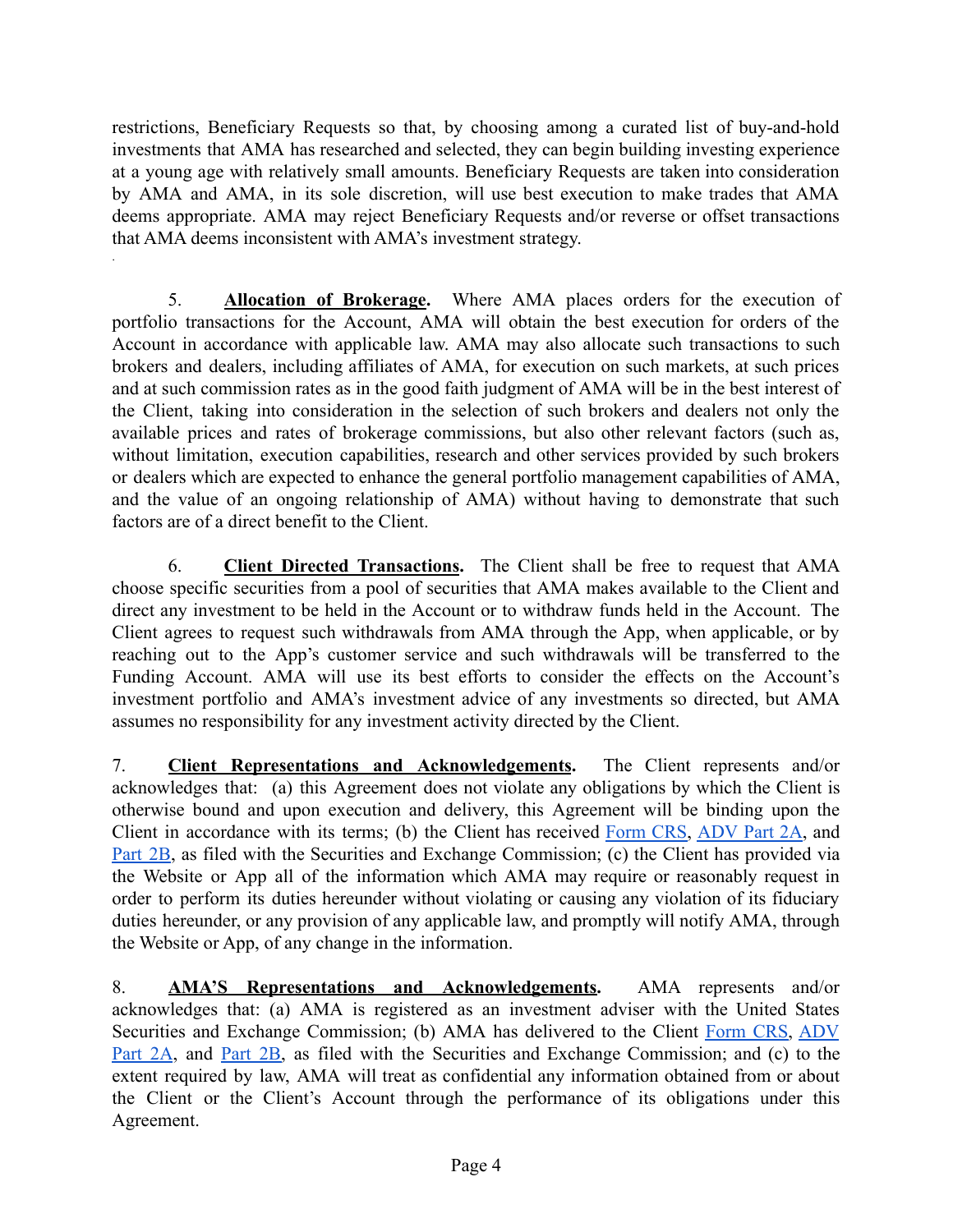9. **Agency Relationship.** This Agreement is an agency agreement and does not pass title to any Account assets to AMA. AMA does not assume responsibility for the payment of any obligation of the Account or of the Client absent written acknowledgement by the Client. AMA may execute, as agent, any declaration or certificates of ownership required under any state or federal tax law.

10. **Voting of Proxies.** AMA shall have no obligation to save and to hold for Client, or to forward to Client, any proxies, notices of shareholders' meetings, annual reports or other literature customarily mailed to shareholders. AMA will not be required to take any action or render any advice with respect to voting of proxies solicited by, or with respect to, the issuers of securities in which Client's assets may be invested. However, Custodian may forward to the Client any proxies, notices of shareholders meetings, annual reports or other literature customarily mailed to shareholders, when applicable. Client will be responsible for voting all proxies received in connection with assets held in the Account.

11. **Non-exclusivity.** It is understood that AMA performs investment advisory services for various clients. The Client agrees that AMA may give advice and take action in the performance of its duties with respect to any of its other Clients which may differ with respect to the Account. Moreover, it is understood that AMA and its principals may take actions in the purchase or sale of securities which may differ from the actions AMA takes in connection with the Client Account. Nothing in this Agreement shall be deemed to confer upon AMA any obligation to acquire for the Account a position in any security which AMA or its directors, principals or employees may acquire for their own accounts or for the account of any other Client.

12. **Limitation of Liability.** In providing services under this Agreement, the Client acknowledges that except for malfeasance or violation of applicable law, neither AMA, nor its principals, directors, officers, employees or agents shall be liable for any damages, losses, expenses, or costs (including without limitation any attorneys' fees) (collectively a "Loss") arising out of or in connection with any acts or omissions or for any errors of judgment or use of discretion in managing the Account or for any Loss incurred by reason of any acts or omissions of any broker, custodian or other third party providing services, directly or indirectly, to the Account. The Client agrees to hold harmless and indemnify AMA and its principals, directors, officers, employees or agents against any Loss which AMA may incur if and to the extent such Loss is caused by the Client's or its agent's or designee's (other than AMA) own actions or omissions or by any inaccuracy or breach by the Client of any of its representations or acknowledgements hereunder. The Client understands that federal and/or state securities laws give rights to the Client that may not be waived by this Agreement. This Section 11 shall survive the termination of this Agreement.

13. **Account Reporting.** By accepting this Agreement, the Client is instructing the Custodian to provide AMA with such periodic Account reports as AMA may reasonably request from time to time. The Custodian agrees to deliver via email, the Website, or App a quarterly account statement directly to the client showing all disbursements from the account. The Client recognizes that dividends, capital gains, transfers and sales of securities may create a taxable event unless the Account is a tax-qualified or tax-exempt account. The Client also acknowledges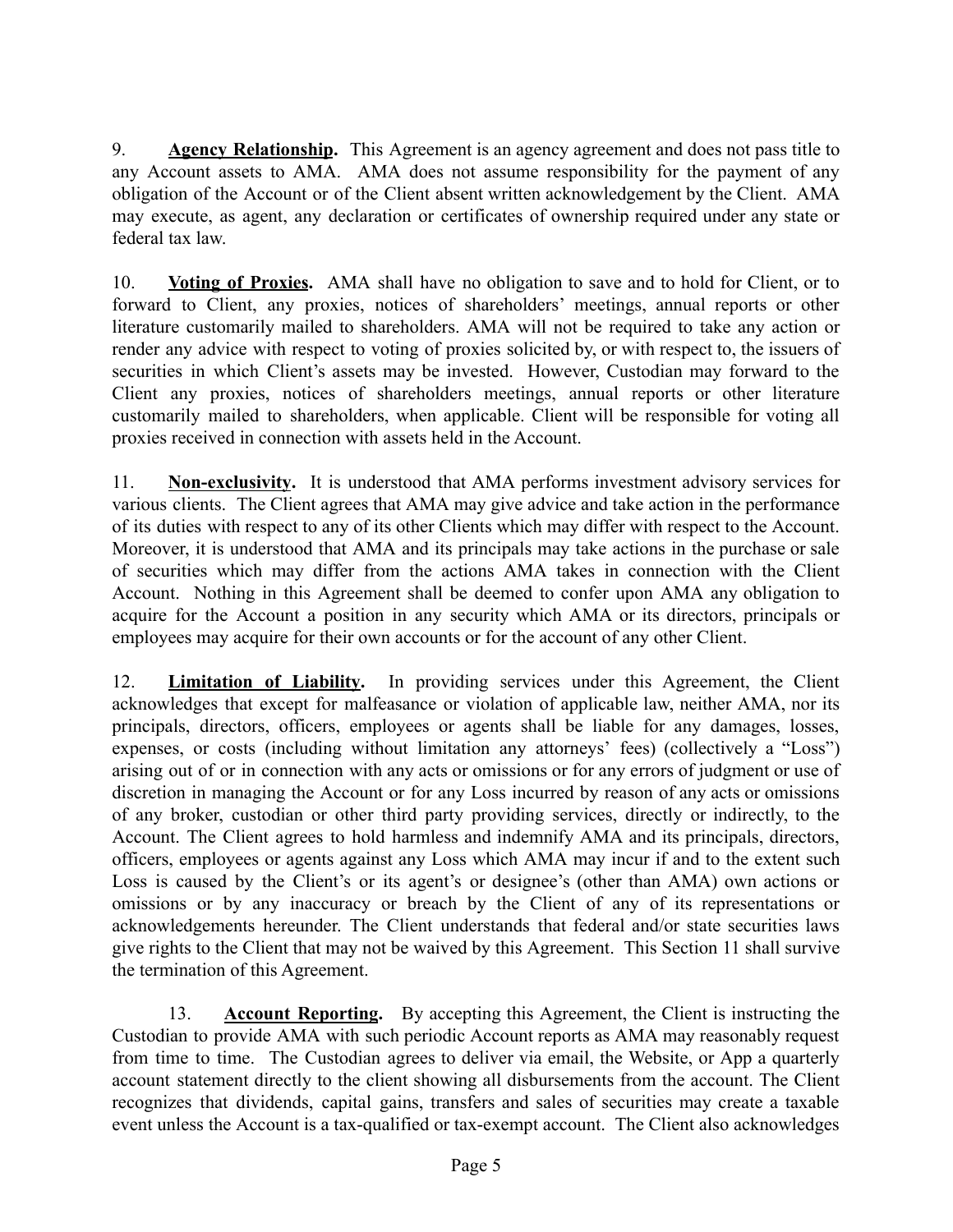that AMA does not offer legal or tax advice and it is the separate responsibility of the Client to retain the services of legal and tax professionals to the extent deemed necessary.

14. **Termination, Assignment and Amendment.** The Client may terminate this Agreement without penalty, if notice is given by written request within five business days after entering into the Agreement. Otherwise costs incurred to the date notice is received will be retained.

The Client acknowledges and understands that, unless otherwise agreed, this Agreement may be terminated by either party to this Agreement at any time upon thirty (30) days' prior written notice to the other party. No assignment (as defined in the Investment Advisers Act of 1940, as amended) of this Agreement by AMA shall be effective without the Client's consent. Unless otherwise provided herein, any amendment of this Agreement shall require the written consent of both parties.

15. **Governing Law.** The Client understands that unless preempted by federal law, this Agreement shall be governed by the laws of the State of California without giving effect to any conflict of laws, principle, doctrine or statute.

16. **Notices.** The Client understands that unless subsequent written notice is given, any notice, report or other written communication provided to a party shall be mailed to such party's address as stated on the signature page of this Agreement (or any exhibit thereof), and that AMA may forward to its agents a copy of any written communication sent by the Client in connection with this Agreement. All notices and other communications contemplated by this Agreement shall be deemed duly given if delivered in accordance with this Section 15.

17. **Risk.** Client hereby represents and warrants that Client understands that investments in securities are inherently risky, and that the risks of such investments increase in proportion to the potential for return from such investments. Client understands that AMA is acting in good faith, but that AMA is not a guarantor of the performance of any security purchased or sold in the account and that AMA shall not be liable for any act or omission in connection with this Agreement by the Client, except in the case of AMA's malfeasance, misconduct, or willful violation of applicable law. Client understands and accepts that a security's past performance may not be indicative of its future results.

#### 18. **Client Rights and Obligations.**

(a) The Client retains sole ownership of its Account, and has the sole right to withdraw securities or cash, exercise or delegate proxy voting, and receive transaction confirmations. The Client may make deposits and withdrawals, subject to UTMA and UGMA regulations, Third Party Technology Provider's requirements and any maintenance requirements of the Custodian account.

(b) Client acknowledges that AMA will not provide investment advice in person, over the phone, or through any other medium, other than in the Client Account via the App.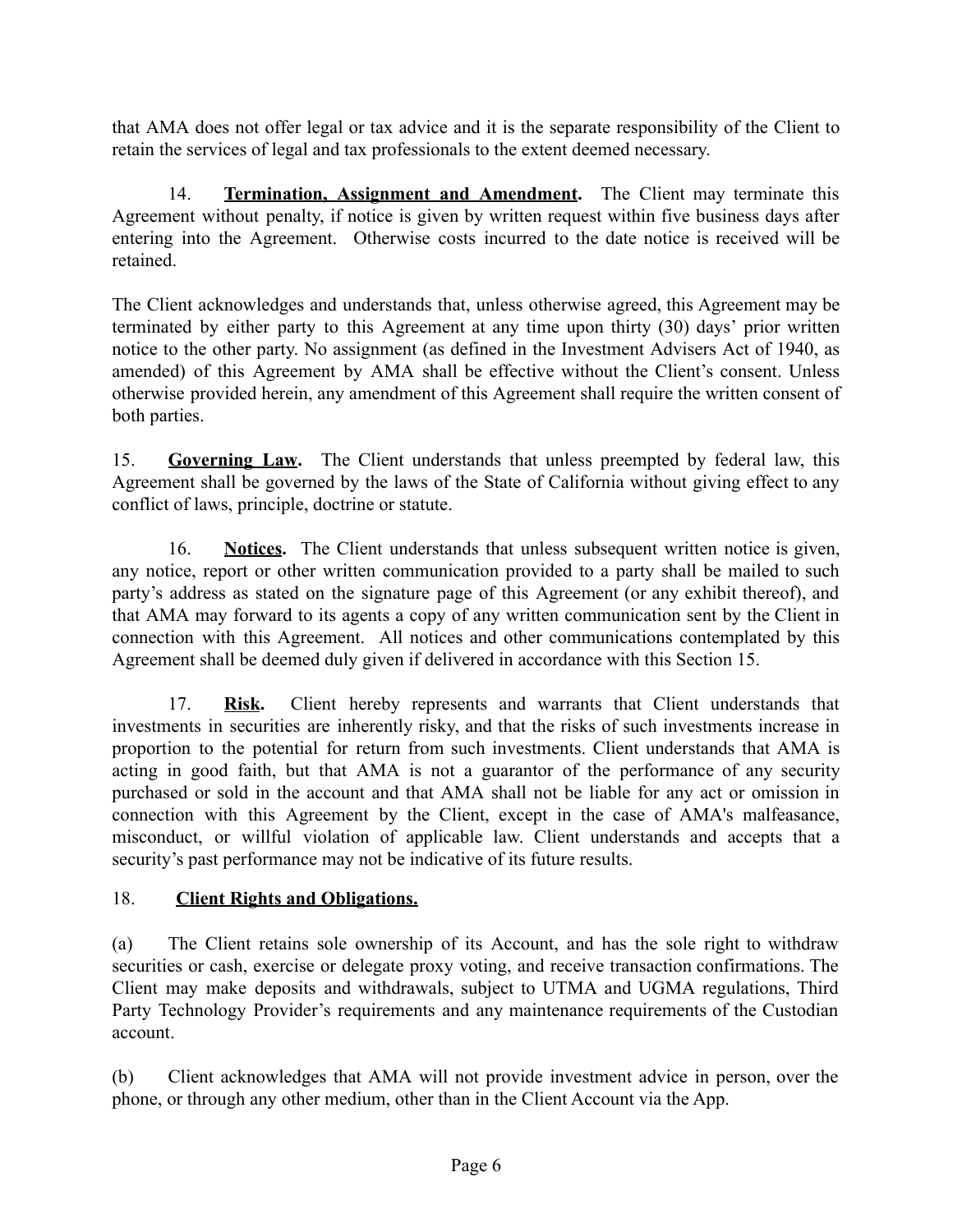(c) Client is liable, as provided in this subsection, for any unauthorized electronic fund transfer involving Client's Account. Client's liability for an unauthorized electronic fund transfer shall be determined as follows:

(1) Timely notice given. If the Client notifies AMA within two business days after learning of the loss or theft of the access device, the Client's liability shall not exceed the lesser of \$50.00 or the amount of unauthorized transfers that occur before notice to AMA.

(2) Timely notice not given. If the Client fails to notify AMA within two business days after learning of the loss or theft of the access device, the Client's liability shall not exceed the lesser of \$500 or the sum of: (i) \$50.00 or the amount of unauthorized transfers that occur within the two business days, whichever is less; and (ii) The amount of unauthorized transfers that occur after the close of two business days and before notice to the institution, provided the institution establishes that these transfers would not have occurred had the Client notified the institution within that two-day period.

(3) Periodic statement. Timely notice not given. A Client must report an unauthorized electronic fund transfer that appears on a periodic statement within 60 days of AMA's transmittal of the statement to avoid liability for subsequent transfers. If the Client fails to do so, the Client's liability shall not exceed the amount of the unauthorized transfers that occur after the close of the 60 days and before notice to the institution, and that the institution establishes would not have occurred had the Client notified the institution within the 60-day period.

(4) Extension of time limits. If the Client's delay in notifying AMA was due to extenuating circumstances, AMA in its own discretion may extend the times specified above to a reasonable period.

(5) Notice to AMA. (i) Notice to AMA is given when a Client takes steps reasonably necessary to provide AMA with the pertinent information, whether or not a particular employee or agent of AMA actually receives the information. (ii) The Client may notify AMA by email or in writing. (iii) Written notice is considered given once AMA has received the notice by any usual means. Notice may be considered constructively given when AMA becomes aware of circumstances leading to the reasonable belief that an unauthorized transfer to or from the Client's account has been or may be made.

(6) If state or federal law or an agreement between the Client and AMA imposes less liability for Client than is provided by this section, the Client's liability shall not exceed the amount imposed under state or federal law or the Agreement.

(7) As used herein, "business day" means any day except any Saturday, any Sunday, and any day which is a federal legal holiday in the United States.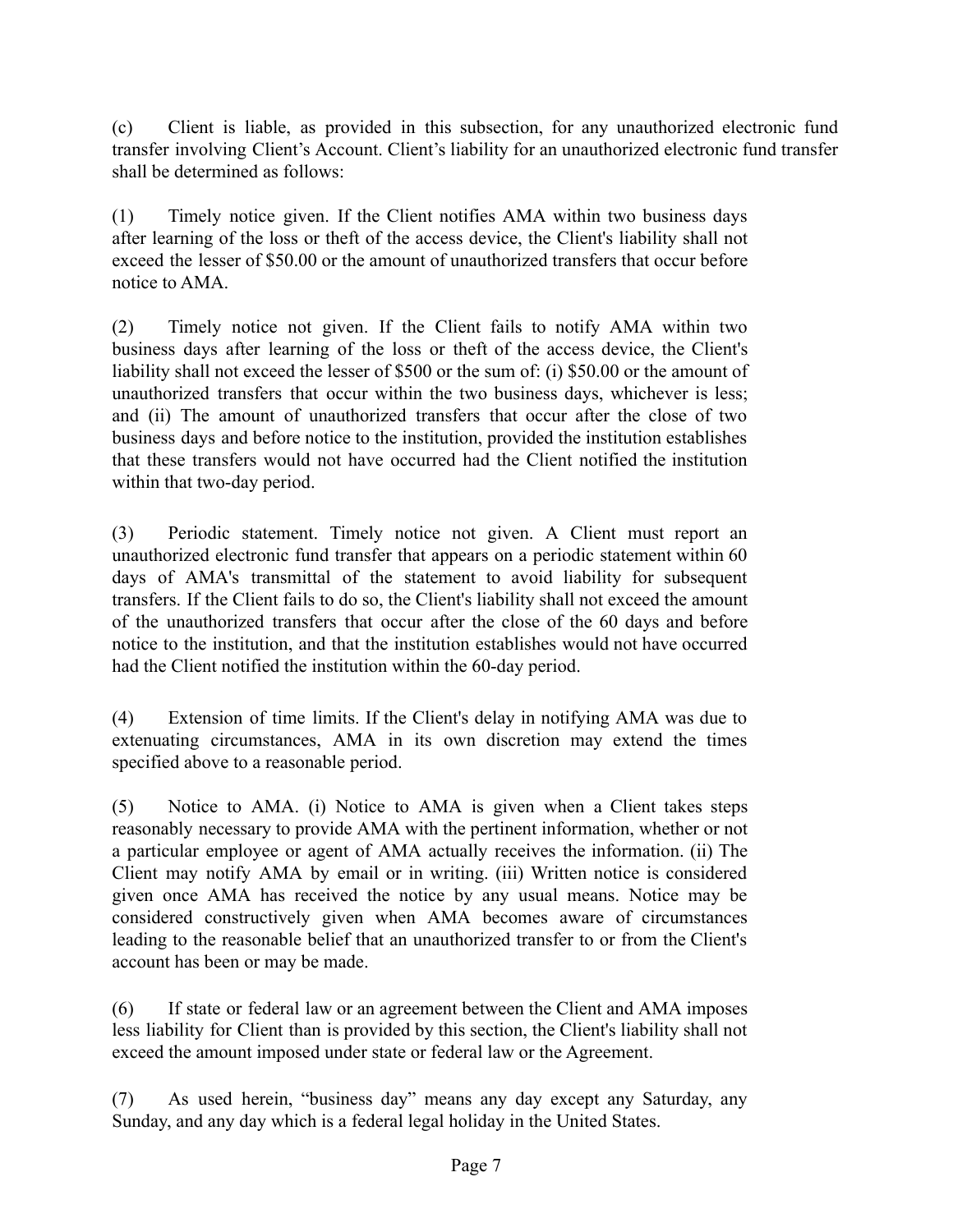## 19. **Electronic Fund Transfer Disclosure Statement.**

The following disclosures are made in accordance with the federal law regarding electronic payments, deposits, transfers of funds and other electronic transfers to and from your account(s). There may be limitations on account activity that restrict your ability to make electronic fund transfers. Any such limits are disclosed in the appropriate agreements governing your account.

## (a) Definitions:

Electronic Fund Transfer: Any transfer of funds, other than a transaction originated by check, draft or similar paper instrument, that is initiated through an electronic device or computer to instruct us to debit or credit an account. Electronic Fund Transfers include such electronic transactions as direct deposits or withdrawals of funds, transfers initiated via email, website or mobile application. Preauthorized Electronic Fund Transfer: An Electronic Fund Transfer that you have authorized in advance to recur at substantially regular intervals; for example, direct deposits into or withdrawal of funds out of your account.

(b) Your Liability: Authorized Transfers: You are liable for all Electronic Fund Transfers that you authorize, whether directly or indirectly. Unauthorized Transfers: Tell us at once if you believe your account or PIN or Access Information (as defined below) is lost or stolen or has been or may be subject to unauthorized Electronic Fund Transfers. Support message us immediately to keep your possible losses to a minimum. You could lose all the money in your account(s). If you tell us within two (2) business days after learning of the loss or theft of your account access device, or after learning of any other unauthorized transfers from your account, you can lose no more than \$50.00 if Electronic Fund Transfers are made without your permission. For these transactions, if you DO NOT tell us within two (2) business days after learning of the loss, theft or unauthorized use, and we can establish that we could have prevented the unauthorized transfer(s) if you had told us in time, you could lose as much as \$500.00. Also, if your periodic account statement shows unauthorized transfers and you DO NOT tell us within sixty (60) days after the statement was delivered to you, you may not get back any money you lose after the sixty (60) day period if we can prove that we could have prevented the unauthorized transfer(s) if you had told us in time. If an extenuating circumstance (such as extended travel or hospitalization) prevents you from promptly notifying us of a suspected lost or stolen access device or of any other suspected unauthorized transfer(s), the time periods specified in this Section B may be extended for a reasonable period.

20. **Client Communications.** Client recognizes that the value and usefulness of the services provided by AMA will be dependent upon information provided by Client through the App. Client represents and warrants that the financial and other information provided to AMA is true, correct, and complete to the best of Client's knowledge. Client authorizes AMA to rely solely on the information provided by Client through the App, and agrees that AMA is not required to independently verify any information obtained from Client or Client's representatives. Client agrees to promptly inform AMA of any changes in Client's or Beneficiary's information, including financial condition, investment objectives, contact information, or any other material facts. Client authorizes AMA to provide personal financial information, quarterly reviews and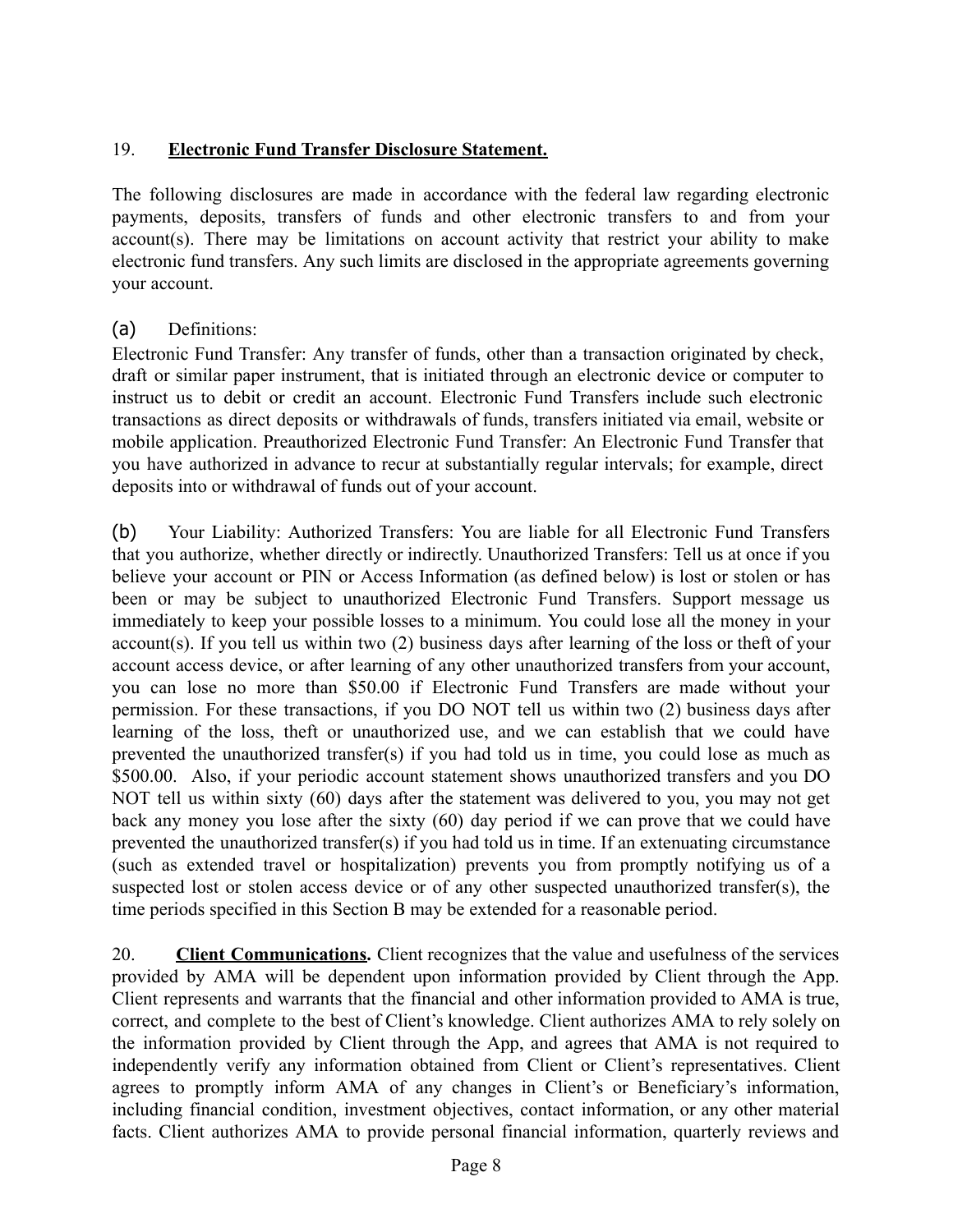reports, newsletters, disclosure documents, and similar information, and other communications, notices and required disclosures to Client via e-mail and the App.

21**. Fees.** AMA provides an Investment Wrap Fee Program free of charge for all the services provided in this Agreement. Client understands, however, that it will be responsible for any fees charged by Client's custodian and/or broker-dealer, and for all taxes owed with respect to the Account holdings and transactions. Mutual funds and ETFs that are purchased in the account may charge separate advisory fees and other expenses, as set forth in each securities' prospectus.

#### 22. **Additional Terms and Conditions.**

(a) **Use of Application**: Use of AMA's services and tools are subject to separate Terms of Service agreements, which may be amended from time to time. Client understands that personal information, including that which is used to create an investment profile, is collected by electronic means. Client will be authenticated with a username and password and Client is responsible for selecting a safe password and not sharing it with others. Unauthorized access to account(s) may result in unintended changes to the accounts, investment profiles, or other instructions provided to AMA and AMA accepts no liability for actions resulting from such unauthorized access as further detailed in the Terms of Service.

(b) **Market Risk**: Client acknowledges that investments are subject to various market, currency, economic, political, and business risks, and that investments will not always be profitable. In fact, losses may be incurred in connection with the purchase and sale of securities. Client understands that AMA does not guarantee the success or performance of any particular investment, investment strategy, or recommendation (a) made by AMA; or (b) the services.

(c) **Limitation of Liability**: Except as may otherwise be provided by law, AMA will not be liable to Client for (a) any loss that Client may suffer by reason of any recommendations made, or other action taken or omitted, by AMA in good faith and with that degree of care, skill, prudence, and diligence under the circumstances that a prudent person acting in a fiduciary capacity would use; (b) any loss arising from AMA's adherence to Client's instructions; (c) any loss arising from any investment that Client holds or makes that AMA does not recommend; (d) any act or failure to act by Client's custodian, broker-dealer or other third party; (e) any loss arising from Client's failure to follow AMA's investment advice; (f) any loss resulting from Client's failure to provide AMA with current, updated, and accurate information related to the Investment Profile and Plan; or (g) any loss caused by conditions and events beyond AMA's control including, without limitation: electrical, mechanical or equipment breakdowns, computer system failures and malfunctions, system access issues, system capacity issues, delays by third party vendors and/or communications carriers. You agree that in no event will the total aggregate liability of AMA for any claims, losses, or damages arising under or relating to this Agreement or AMA's activities under this Agreement, whether in contract or tort, including negligence, exceed the total prior twelve months' fees paid by the Client under the Account Agreements, even if AMA has been advised of the possibility of a larger claim, loss, or damage; provided, however, that such limitation shall not apply to the Client if a greater recovery is required pursuant to non-waivable provisions of applicable Federal and state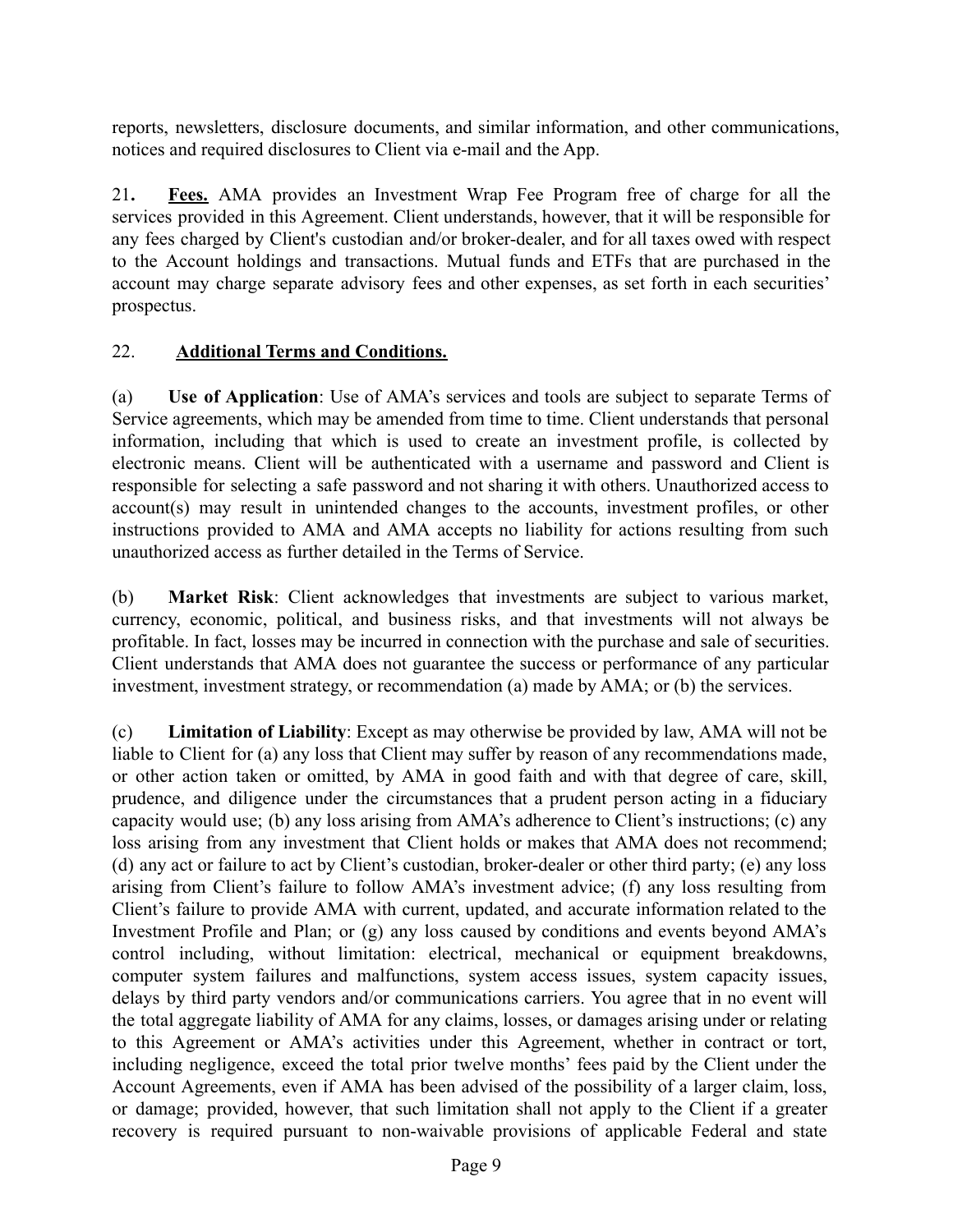securities laws. Furthermore, Federal and state securities laws impose liabilities under certain circumstances on persons who act in good faith, and therefore nothing in this Agreement will waive or limit any rights that Client may have under those laws.

(d) **Voting Securities and Related Matters**: AMA shall have no authority or power to exercise voting rights (including with respect to voting proxies), rights to consent to corporate actions, or other similar rights with respect to securities held in an Account. Rather, Client shall retain all such authority. Further, AMA will not take any action or render any advice with respect to any legal actions, including but not limited to class action lawsuits, involving securities held in Client's account(s).

(e) **Disclosure**: Client acknowledges receipt of a copy of AMA's most recent Privacy Policy, [Form](https://antmoneyadvisors.com/form-crs-adv-part-3/) CRS and Form ADV [Part](https://antmoneyadvisors.com/brochure-supplement-adv-part-2b/) 2A and Part 2B. Client represents that Client has reviewed and considered the disclosures made by AMA in this Agreement, in AMA's Form CRS, and Form ADV, Part 2, including, in particular, the portions related to services, compensation, risks, and potential conflicts of interest, as well as the remainder of the disclosures concerning, among other matters, background information such as educational and business history, business practices such as the types of advisory services provided, the methods of securities analysis used, and the like.

(f) **No Services to Non-U.S. Persons**: Client represents and warrants that both the Client and Beneficiary are U.S. citizens, U.S. permanent residents, or have a valid U.S. visa and reside in the United States. AMA makes no representations or warranties regarding its compliance with laws or legal requirements of any non-U.S. jurisdiction. The services offered hereby are not being offered to, and are generally not available to, anyone located outside the United States, including U.S. citizens residing abroad.

(g) **Access Interruptions**: AMA makes no guarantees that access to the App will be available at all times. Client understands that AMA may at times suspend access to the App, without notice to Client, in order to make repairs or upgrades. In addition, access to the App may at times be limited or unavailable due to hardware or software malfunctions, technical issues, peak demand, maintenance, upgrades, failure or interruption of internet service, acts of God, or for other reasons.

(h) **Notices and Communications**: Except where a different form of notice is specifically provided for in this Agreement, any notices required or permitted under this Agreement shall be in writing and shall be sufficient in all respects if (i) sent through the App, (ii) sent by electronic mail to the Client at the address provided to AMA by Client, or (iii) sent by mail or overnight delivery.

(i) **Entire Agreement**: This Agreement constitutes the entire agreement between the parties and each party hereto acknowledges to the other that it is not relying on any statement, understanding or agreement not fully stated herein and each party hereby expressly waives any, and all, claims or defenses to enforcement of this Agreement which are based on any statement, understanding or agreement not fully stated herein. This Agreement supersedes and replaces any prior agreement between the parties.